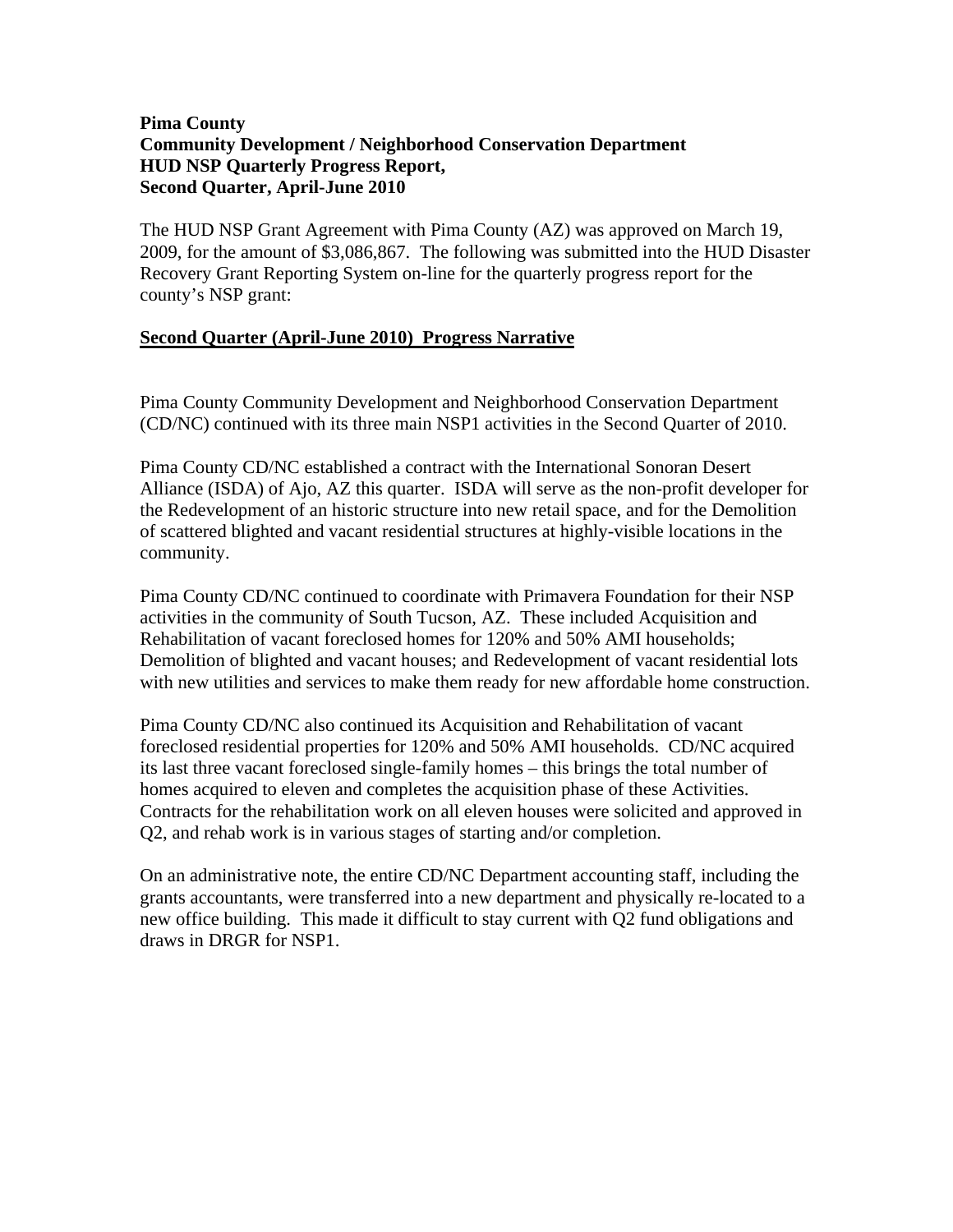# **1. Project Administration**

| Budgeted:            | \$308,687 |
|----------------------|-----------|
| Quarter Expenditure: | \$6,623   |
| Total Expenditure:   | \$85,116  |

Pima County CD/NC Department continued the various NSP1 grant Program Administration activities within the county and with non-profit sub-grantees.

CD/NC purchased the last of its foreclosed single-family residential properties in this quarter, and established contracts for rehabilitation activities on all eleven properties. Activities included completing NEPA / NHPA compliance review on acquisition of properties, and drafting work write-ups and conducting walk-through inspections with contractors on each property for rehab.

CD/NC also worked with Primavera and ISDA on their NSP1 activities in South Tucson and Ajo, respectively. Activities included establishing and amending contracts and completing NEPA / NHPA compliance review.

#### **2. Cardinal / Valencia Foreclosed Property Acquisition & Rehabilitation**

| Budgeted:                   | \$903,263 |
|-----------------------------|-----------|
| <b>Quarter Expenditure:</b> | \$227,192 |
| Total Expenditure:          | \$613,021 |

Pima County CD/NC Department solicited and accepted bids from our residential rehabilitation contractors on eight of our eleven total foreclosed properties acquired.

Rehabilitation includes registering homes in the Pima County Regional Residential Green Remodeling Program, to increase resource, energy and water efficiency. Homes are also undergoing "blower door" pressure diagnostics energy testing to determine the amount of air leakage in the HVAC system, ductwork, window and door seals, and home in general. Rehabilitation on these 8 residences is in various stages of starting and/or completion.

### **3. South Tucson, AZ – Primavera Foundation**

| Budgeted (acquisition/rehab): | \$375,000 |
|-------------------------------|-----------|
| Budgeted (demolition)         | \$28,000  |
| Budgeted (redevelopment)      | \$20,000  |
| Quarter Expenditure:          | \$70,500  |
| Total Expenditure:            | \$186,859 |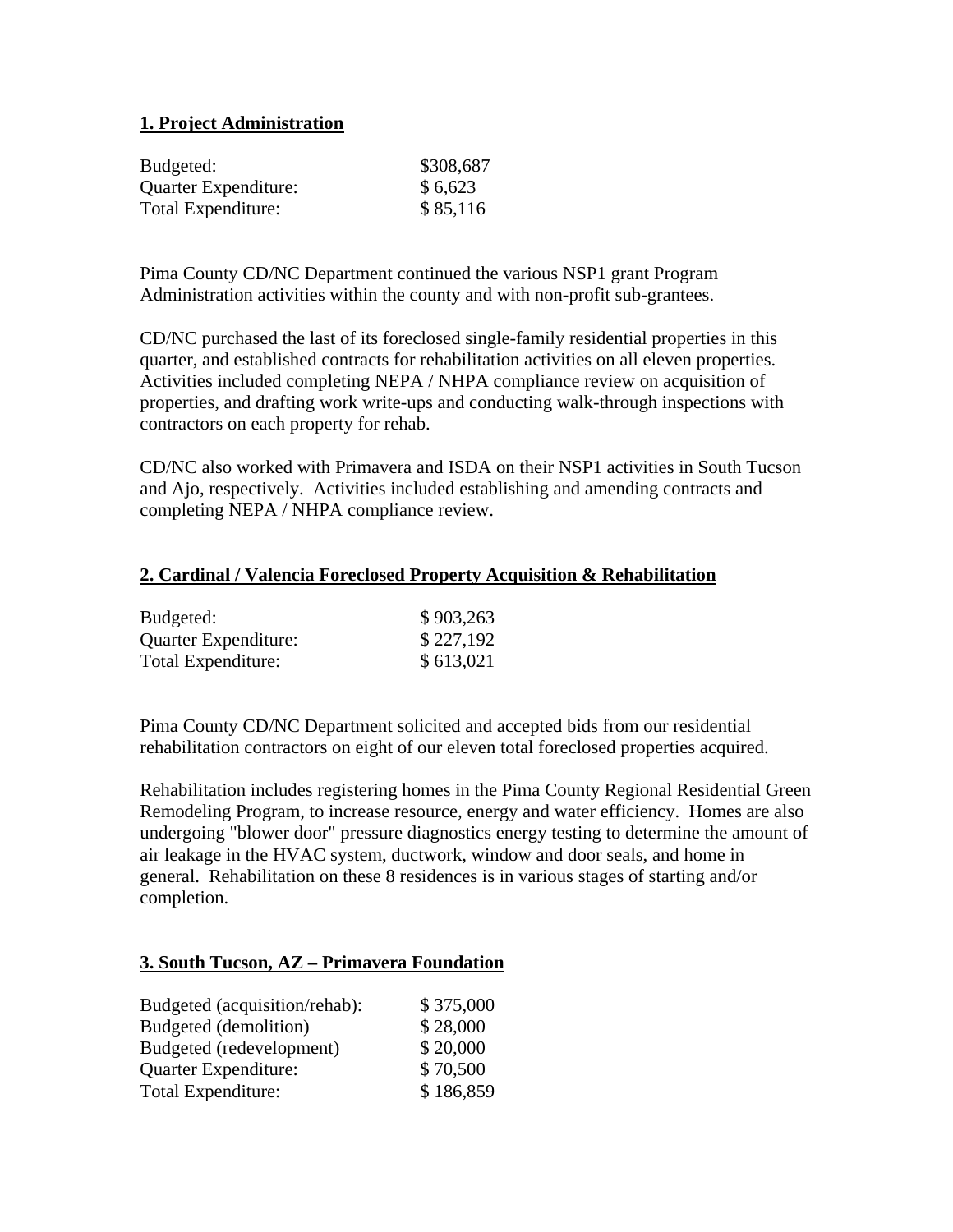The NSP contract with Primavera was amended and additional funding added for demolition of blighted structures, and redevelopment of vacant lots owned by Primavera (installing and up-grading utilities) in South Tucson, AZ.

Primavera Foundation performed rehabilitation activities on two of its foreclosed residential acquisitions this quarter. The first property was completed and Primavera is in the process of qualifying a buyer for purchase of the property; work on the second unit continues apace.

Primavera completed demolition of two blighted single-family residences in the community of South Tucson, AZ this quarter. The residence at 325 W 28th Street was removed outright; at 338 W 35th Street, only the front residence was removed and a guest-house on the same lot is undergoing rehabilitation.

Primavera also installed utilities on two vacant lots under their ownership at 420 W  $27<sup>th</sup>$ Street and 121 W  $31<sup>st</sup>$  Street, in preparation for construction of single-family manufactured housing units (funded through another source).

### **4. Ajo, AZ – International Sonoran Desert Alliance**

| Budgeted (Redevelopment): | \$750,000 |
|---------------------------|-----------|
| Budgeted (Demolition):    | \$50,000  |
| Quarter Expenditure:      | \$64      |
| Total Expenditure:        | \$64      |

Pima County CD/NC Department has contracted with the ISDA as the non-profit developer for Redevelopment and Demolition activities in the town of Ajo, AZ. The contract with ISDA was approved by the Pima County Board of Supervisors on April 6, 2010, to run for a term of 3 years.

ISDA will undertake Redevelopment activities in the former grocery and mercantile stores in the south Ajo Plaza building to include: remediation of identified environmental issues in the building (lead-based paint and asbestos tile mastic identified in a Phase I ESA); up-grading building utilities and systems (electric, plumbing, HVAC, accessibility); partitioning the existing space into smaller retail spaces; and identifying retail tenants for businesses to serve the local population. In this quarter, ISDA held an on-site consultation with the Arizona State Historic Preservation Office and the Pima County Office of Cultural Resources and Historic Preservation to discuss proposed project activities on the south Plaza building.

At a community meeting in March 2009, Ajo residents expressed an interest in using NSP funds for demolition of blighted structures at scattered sites in the community. In this quarter, ISDA has convened a working group to identify and prioritize properties for demolition, and collated a list of property owners to begin contacting.